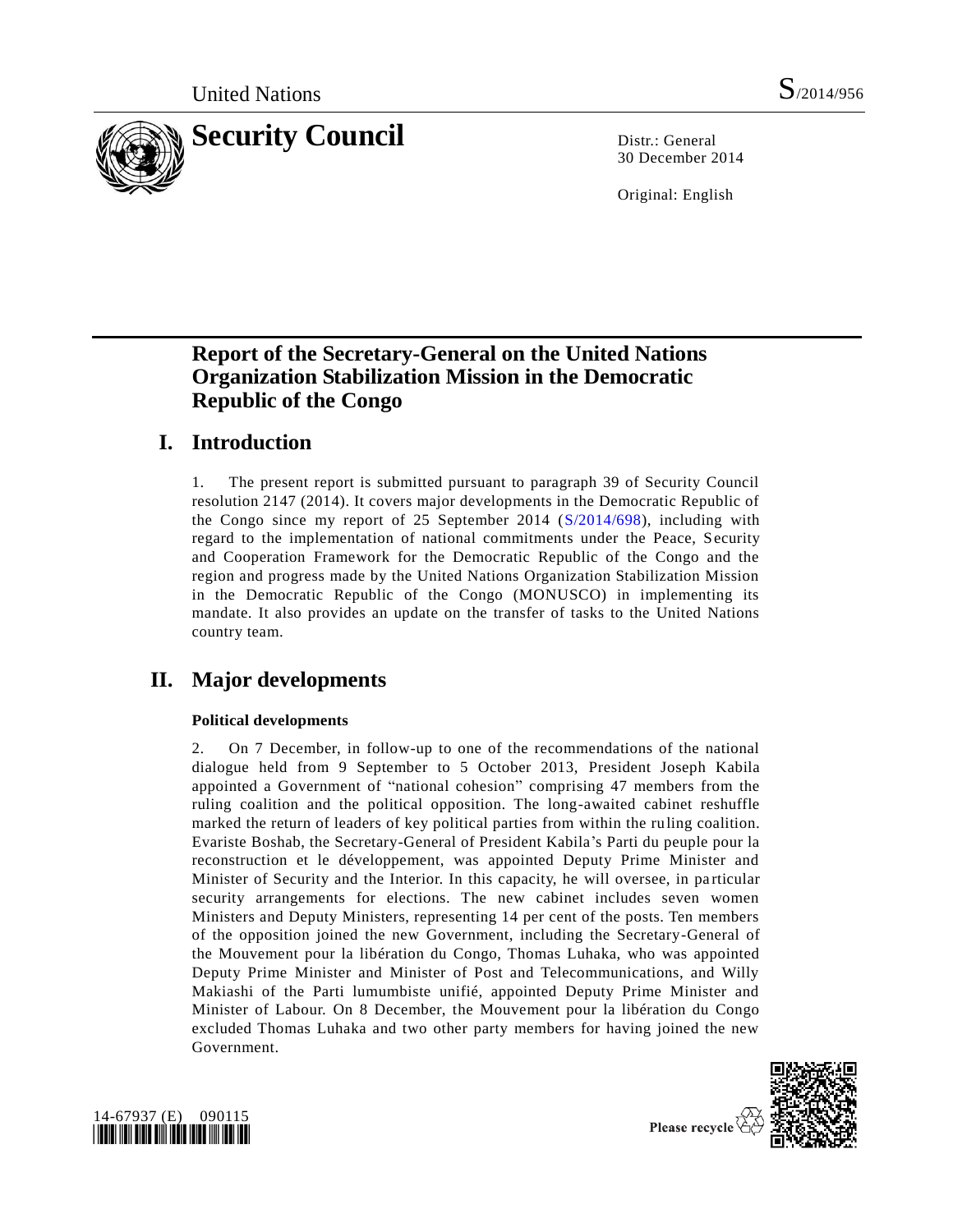3. On 15 December, in his annual state of the nation address, President Kabila laid out some of the objectives of the new Government, including the implementation of the decentralization process and socioeconomic reforms. He indicated that the country would not bow to "foreign orders" concerning the 2016 presidential elections. President Kabila also stated that the current security situation in the Democratic Republic of the Congo did not justify the presence of a large MONUSCO Force and that the time had come to discuss its reduction.

4. The debate on a potential third term for President Kabila dominated the political scene and triggered various, and sometimes violent, reactions. On 12 October in Lodja, Kasai oriental, two Catholic priests and one nun were physically attacked by young men, reportedly because of the opposition of the Catholic Church in the Democratic Republic of the Congo to any constitutional change. On 20 October, a coalition of opposition parties, composed mainly of the Union pour la démocratie et le progrès social and the Union pour la nation congolaise, addressed a letter to my Special Representative, calling for MONUSCO's support to ensure the full implementation by the Government of the Peace, Security and Cooperation Framework, notably with regard to commitments on national reconciliation, tolerance and democratization.

5. There were continued reports of restriction of the activities of some political opposition parties. On 24 October, the Mayor of Goma banned a march planned by opposition political parties, the fifth such opposition activity of this sort outlawed in Goma over the past several months. On 3 November, the Congolese National Police briefly arrested 50 opposition supporters staging a sit-in near MONUSCO headquarters in Kinshasa to request a national dialogue, the full implementation of the Peace, Security and Cooperation Framework and an end to the violence in eastern Democratic Republic of the Congo, which had been prohibited by the Governor of Kinshasa.

6. On 21 November, the Minister of Security and the Interior, Richard Muyej, inaugurated the Office national d'identification de la population. That Office will be in charge of issuing biometric identity cards and conducting the population census. Some Government representatives want the census to form the basis for the voter register in the 2016 presidential and legislative polls. Some members of the opposition and civil society denounced this as a move by the Government to delay the holding of presidential elections in 2016.

7. The Commission électorale nationale indépendante continued the update of the voter register and mapping of voting sites. Partners and donor countries continued to condition their support on the publication of a global calendar and budget for the elections.

8. On the economic front, the Democratic Republic of the Congo continued to enjoy relative macroeconomic stability. In October, the International Monetary Fund (IMF) in the *World Economic Outlook* estimated the 2014 real gross national product growth at 8.6 per cent. On 10 December, the fiscal law was adopted for a 2015 budget of \$8.9 billion, an increase of 8.9 per cent over the 2014 budget.

## **Human rights situation**

9. MONUSCO continued to document human rights violations against political actors, journalists and human rights defenders. On 20 October, the national Vice -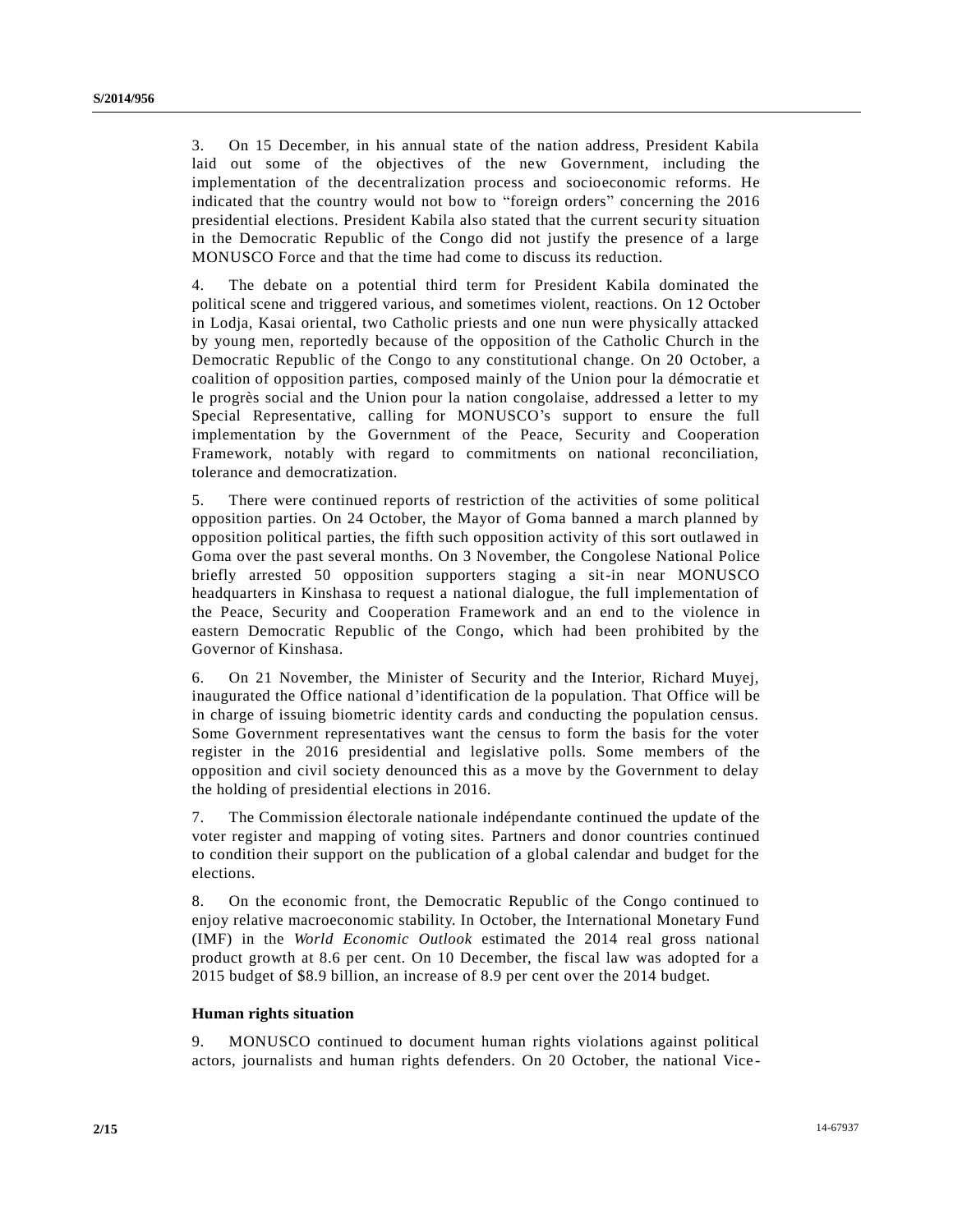President of the Parti libéral pour le développement was arrested by agents of the Agence nationale de reseignements outside a television station in Goma after having criticized the response of the Armed Forces of the Democratic Republic of the Congo (Forces armées de la République démocratique du Congo (FARDC)) to the massacres of civilians in Beni territory.

10. During the reporting period, the United Nations Joint Human Rights Office released two public reports. On 9 October, it released a report noting that during the occupation by the Mouvement du 23 mars (M23) of certain parts of Nyiragongo and Rutshuru territories in North Kivu from mid-April to 4 November 2013, more than 116 individuals were victims of the violation of the right to life, 351 of the violation of the right to physical integrity, including 161 victims of rape and 296 victims of the violation of the right to the liberty and security of the person, including many cases of abduction and forced recruitment. On 15 October, the United Nations Joint Human Rights Office also released a report documenting human rights violations, namely, the summary execution of 9 civilians and the enforced disappearance of 32 others, allegedly committed by the Congolese National Police in the context of "Operation Likofi" in Kinshasa between 15 November 2013 and 15 February 2014. On 16 October, Minister Muyej contested the findings in the report, which he declared partisan in nature and intended to discredit the Congolese National Police. On 17 October, the Government declared the Director of the United Nations Joint Human Rights Office persona non grata. Despite objections and concerted efforts by the United Nations and a number of Member States and organizations to have the Government reconsider its decision, the Director was requested to leave the country within 48 hours. Furthermore, some staff members of the Joint Human Rights Office were threatened in connection with their work. On 17 November, Human Rights Watch released a report documenting the alleged summary execution of 51 civilians and the enforced disappearance of 33 others during "Operation Likofi". On 26 November, the Department for International Development of the Government of the United Kingdom suspended its assistance programme for the reform of the Congolese National Police over the allegations of human rights violations committed by the Congolese National Police. The United States of America also suspended its support to the Congolese National Police community policing programme in Kinshasa, pending the outcome of investigations into the allegatio ns. France, while maintaining its cooperation with the Congolese National Police, called for investigations into the reports. The Minister of Information and Spokesperson of the Government, Lambert Mende, expressed surprise at the decision of the United Kingdom and the United States, noting that the Government had already opened investigations into the reports of human rights violations committed by the Congolese National Police.

11. On 7 November, the High Military Court convicted General Jerome Kakwavu for his individual and command responsibility for rape and war crimes committed by soldiers under his command as leader of the Forces armées du peuple congolais, a militia active in Ituri district between 2003 and 2005, sentencing him to 10 years in prison. MONUSCO noted with concern the light sentence handed down by the Court as well as the lack of the right to appeal. Additionally, on 15 December, Colonel "106", charged with 14 counts of war crimes and crimes against humanity, was sentenced by the South Kivu Military Court to life imprisonment. Both former commanders were on the list of five senior FARDC officers accused of rape that had been handed to President Kabila in May 2009 by a delegation of the Security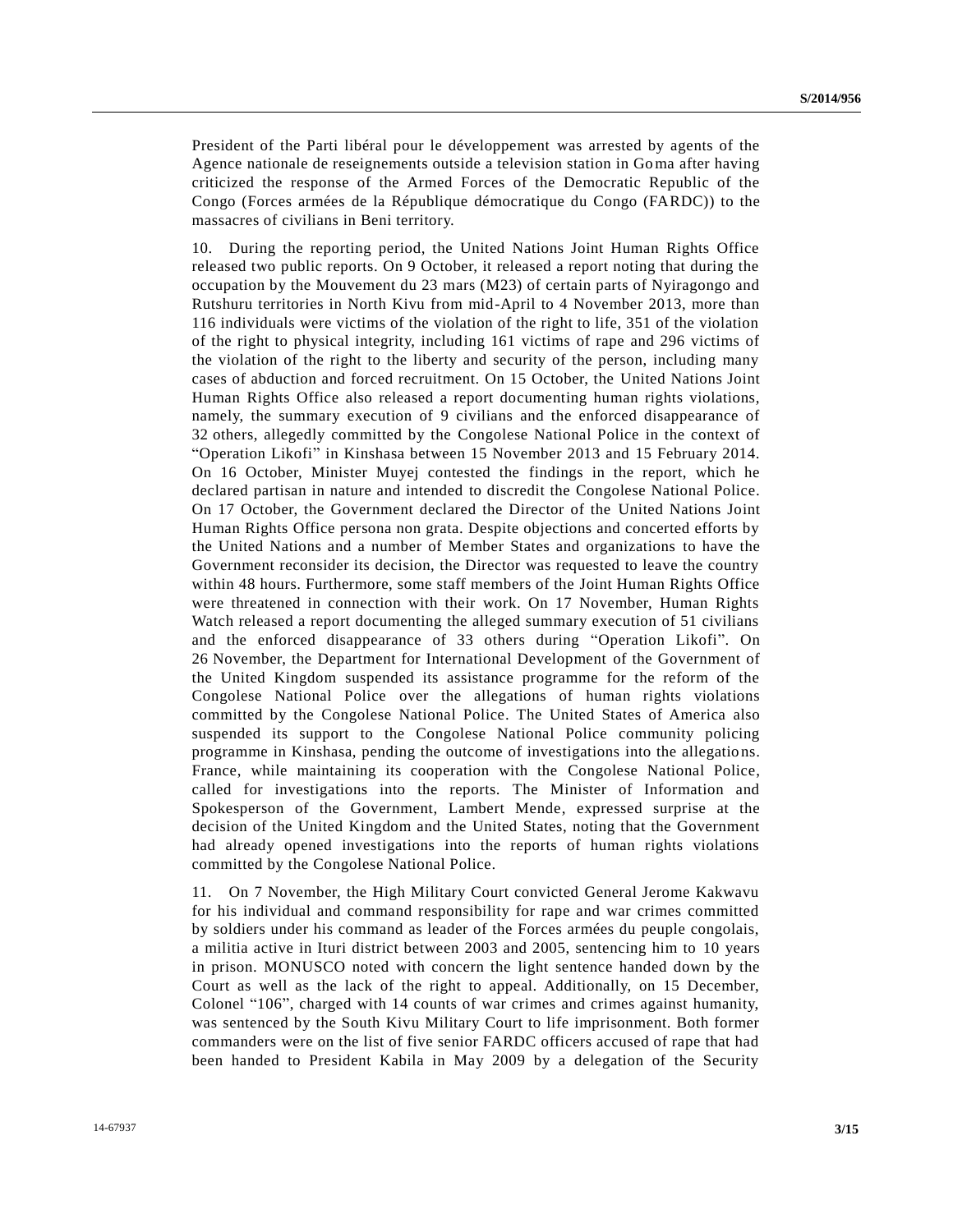Council. Of the others, one had fled abroad after issuance of an arrest warrant in 2006, one died and the third was acquitted.

12. MONUSCO recorded 61 cases of sexual violence in conflict during the reporting period. At least 30 women and 31 children were victims of sexual violence, allegedly committed by armed groups and national security forces in eastern Democratic Republic of the Congo.

13. Together with the office of my Special Representative on Sexual Violence in Conflict, MONUSCO supported the Minister of Defence in developing the FARDC action plan on sexual violence, complementing the action plan with regard to ending and preventing recruitment and use of children and sexual violence against children. The Mission also supports efforts under way to establish a national commission to monitor and evaluate the implementation of the action plan.

14. Regarding child protection and armed conflict, two children formerly associated with armed groups who had been detained by FARDC were released. The joint FARDC and MONUSCO "Opération sauvetage" continued in Beni territory, North Kivu, with a view to ensuring the release of children formerly associated with ADF. As of 8 December, 60 children (36 boys and 24 girls) between the ages of 6 months and 17 years were released. Of these, 29 children were evacuated to Goma for security considerations, following threats from the local population given their former association with ADF. They were placed in a transit centre pending family reunification and reintegration.

15. As of 17 December, MONUSCO documented 285 cases of children (15 girls and 270 boys) who escaped or were separated from armed groups and 1 case of a child who was separated from national security forces. Of those separated from armed groups, one was Rwandan and the other Ugandan.

#### **Humanitarian situation**

16. In the Democratic Republic of the Congo, 7 million people require humanitarian assistance to meet basic needs, including 2.7 million internally displaced persons. About 85 per cent of internally displaced persons live with host families; the rest live in camps and sites. Further to a decision of the Government to close all internally displaced person camps in and around Goma by the end of the year, the internally displaced person camp in Kiwanja, in Rutshuru territory, was closed on 2 December owing to security concerns, including the alleged presence of weapons in the camp. Some 2,300 internally displaced persons had to look for shelter elsewhere.

17. Some 420,000 Congolese continue to live as refugees and asylum seekers in neighbouring countries, while the Democratic Republic of the Congo hosts some 122,000 refugees, including about 68,000 from the Central African Republic, 38,800 from Rwanda, 9,000 from Burundi and 1,200 from Uganda. As of 17 December, about 10,000 of the 37,336 Angolan refugees voluntarily returned home. From January through 17 December, more than 3,500 Rwandan refugees also voluntarily returned home.

18. The humanitarian appeal for the Democratic Republic of the Congo for 2014 set at \$832 million was funded at only 49 per cent. To address the needs of 5.2 million people, a total amount of \$692 million is requested in the 2015 Democratic Republic of the Congo Humanitarian Response Plan.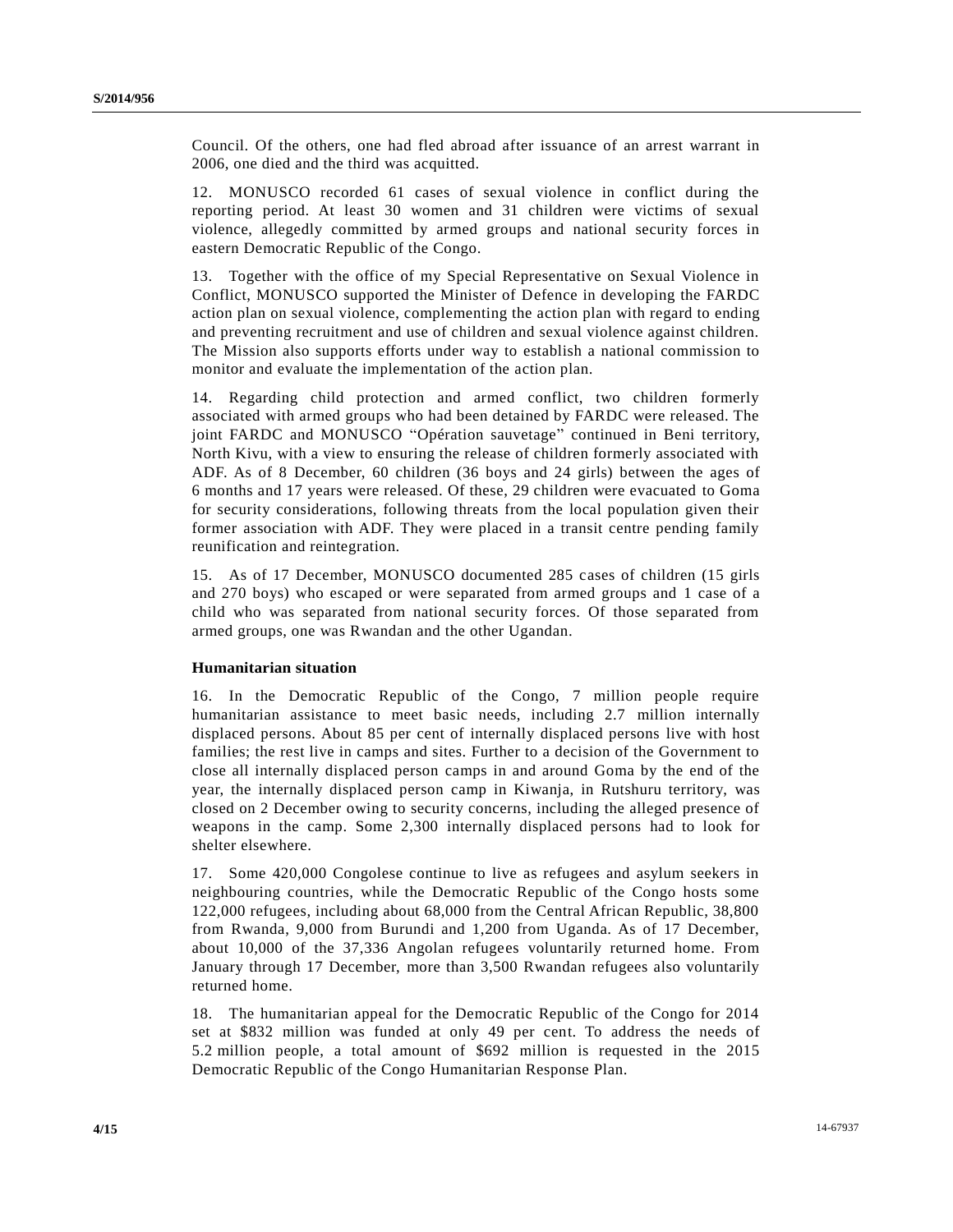### **Situation in eastern Democratic Republic of the Congo**

19. In North Kivu, the security situation was dominated by the sharp increase in violence in Beni territory. Since 2 October, a spate of targeted attacks by suspected Allied Democratic Forces (ADF) and affiliated elements resulted in the brutal killing of over 250 civilians. Attacks on 11 and 15 December in two remote villages near Oicha resulted in the killing of some 30 civilians, including children, hacked to death with machetes. MONUSCO reinforced its military, police and civilian presence in the area and increased support to FARDC and the Congolese National Police. This entailed the relocation of the headquarters of the Force Intervention Brigade from Goma to Beni, the establishment of a Joint Intelligence and Operations Centre in Beni and the relocation of the ground station of the unarmed unmanned aerial vehicles from Goma to Bunia to enhance situational awareness over Beni territory.

20. From 30 October to 1 November, President Kabila visited the area to reassure the population and called for an increase in MONUSCO support to help to address the threat posed by ADF. Previously, on 23 October, my Special Representative for the Democratic Republic of the Congo and my Special Envoy for the Great Lakes Region together with the Special Envoy of the African Union visited Beni to express solidarity with the population. From 3 to 4 December, my Special Representative returned to Beni together with the Ambassadors of France, the United Kingdom and the United States.

21. On 17 November, in a related development, in Beni territory the military tribunal considering the case of the murder of FARDC General Mamadou Ndala, who commanded operations against ADF and M23, sentenced an FARDC Lieutenant-Colonel to death while three other FARDC officers received prison terms ranging from 12 to 20 years for "treason" and "collusion with a terrorist movement". Jamil Mukulu, the leader of ADF, who was tried in absentia, was also sentenced to death, while two other ADF members in detention were sentenced to 5 and 15 years, respectively.

22. In Walikale territory, from 10 to 12 October, clashes between Nduma Defence of Congo/Cheka (NDC/Cheka) and the Forces démocratiques pour la libération du Rwanda (FDLR) elements displaced up to 600 civilians. In addition, four civilians, including two children, were reportedly killed during clashes between FDLR and Nduma Defence of Congo/Guidon (NDC/Guidon) on 2 November in Kisimba. Clashes between rival Mayi-Mayi Raia Mutomobki factions and other Mayi-Mayi groups continued to cause insecurity in the south of the territory, resulting in the displacement of over 800 civilians as of 17 December.

23. In late October, in Rutshuru territory, FARDC commenced operations against Mayi-Mayi Nyatura elements. Two hundred households were displaced as a result of the clashes between FARDC and the Mayi-Mayi elements, with the latter burning civilian homes as they retreated. By 13 November, FARDC had re-established control over the area.

24. In Nyiragongo territory, on 9 December, FARDC accidently fired a rocket projectile, which landed on the territory of Rwanda. The FARDC element responsible for the firing was arrested for negligence and indiscipline. Rwanda requested the Expanded Joint Verification Mechanism to conduct an investigation into the incident.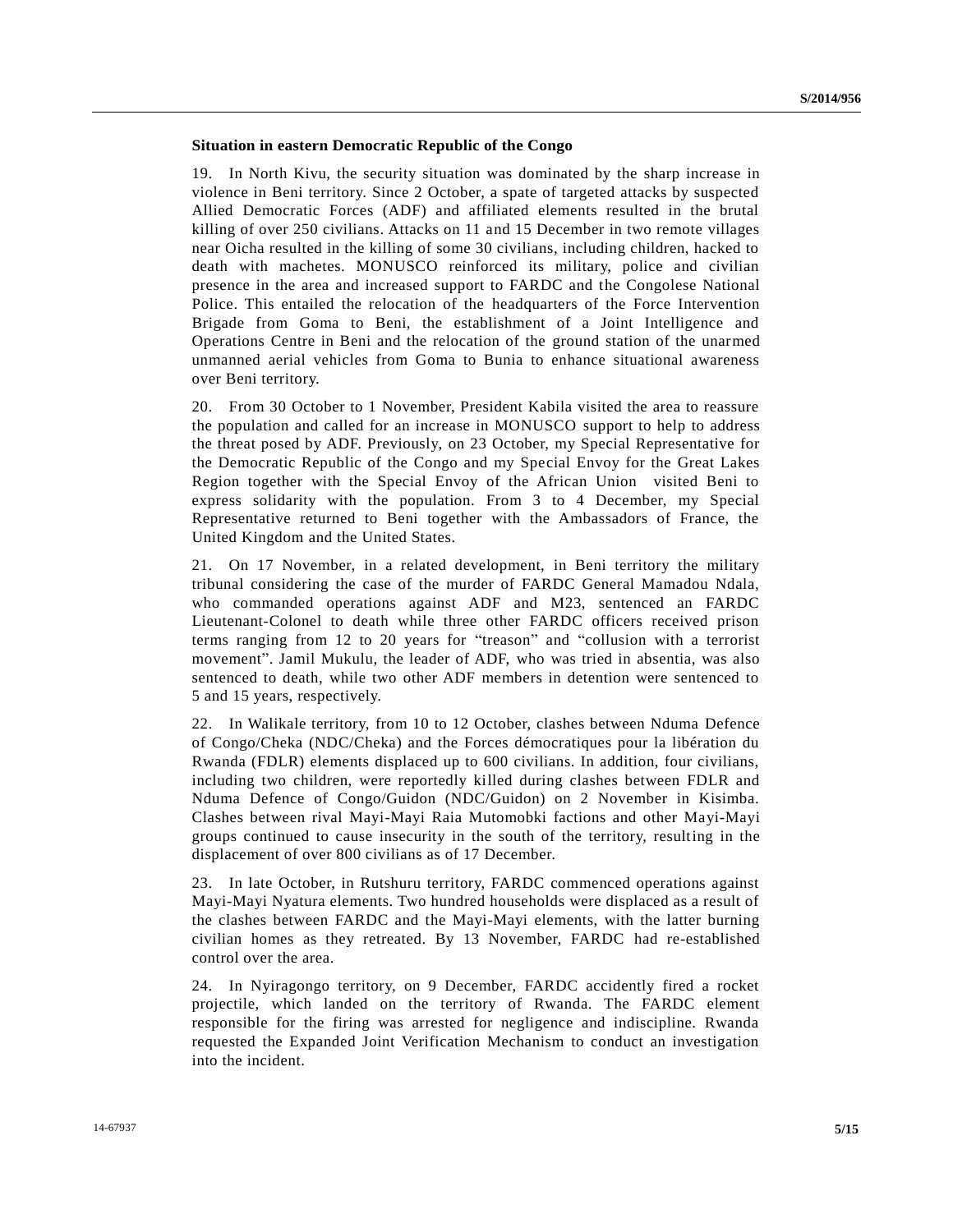25. In South Kivu, the security situation remained volatile. From 6 to 11 October, the Forces de défense nationales du Burundi withdrew from Kiliba, in Uvira territory, where they had been present since 2011, in accordance with an agreement between Burundi and the Democratic Republic of the Congo, to prevent incursions into Burundi by the Forces nationales de libération du Burundi. Despite redeployment of FARDC to the area, the withdrawal of Forces de défense nationales du Burundi led to an increase in armed group activity.

26. In Shabunda territory, on 9 October, a reconnaissance patrol of the Expanded Joint Verification Mechanism was ambushed by Mayi-Mayi Fudjo on the Mulungu bridge. Two civilians and two FARDC officers were killed.

27. Mayi-Mayi Yakutumba elements remained active in southern Uvira and Fizi territories. Although the number of clashes with FARDC decreased, the group increased recruitment and reinforced its positions in Ngandja forest and Ubwari peninsula.

28. Ongoing FARDC operations against Mayi-Mayi Kata-Katanga, contributed to a relative improvement in the security situation in northern and eastern Katanga, although most of the Mayi-Mayi elements fled to Pweto territory to remobilize. The Twa-Luba conflict also decreased in intensity owing to mediation efforts by the Government, provincial authorities and MONUSCO. In central and southern Katanga, however, the situation deteriorated as attacks by Mayi-Mayi groups against civilians and FARDC positions increased. Between 5 October and 5 November, 2,000 persons were displaced amid a series of deadly attacks by militias. As of 17 December, there were more than 580,000 internally displaced persons in Katanga.

29. In Ituri district, in Orientale Province, in October, Mayi-Mayi Simba carried out attacks on four gold mining sites in southern Mambasa territory. From 19 to 24 October, the group forcibly recruited about 100 young men from Bakaiko, 180 kilometres southwest of Mambasa.

30. In Ituri district, especially in South Irumu, the Forces de résistance patriotiques en Ituri carried out a number of attacks against the civilian population. Between 26 and 31 October, 10 villages in the areas of Aveba and Komanda were targeted by Forces de résistance patriotiques en Ituri elements who killed three people, and raped three women and one girl. On 1 November, about 1,000 Forces de résistance patriotiques en Ituri elements and 300 dependants led by their leaders Cobra Matata and Mbadu Adirudu regrouped near Aveba to surrender. However, negotiations between the Congolese authorities and the Forces de résistance patriotiques en Ituri were at an impasse as the Forces de résistance patriotiques en Ituri demanded general amnesty for any crimes committed and the integration of its elements into FARDC with recognition of ranks. As of 9 December, only 64 Forces de résistance patriotiques en Ituri had surrendered with 10 weapons.

31. In Haut- and Bas-Uélé, the presence of remnant elements of the Lord's Resistance Army (LRA) and other unidentified armed elements continued to be reported in the Niangara-Ngilima-Bangadi triangle, on the Dungu-Duru axis and in the Doruma area. Elements of the armed group are reported to have continued operating mining sites in the Central African Republic, while returning to the Democratic Republic of the Congo to replenish food supplies. From 17 to 24 October, MONUSCO forces conducted joint military operations with FARDC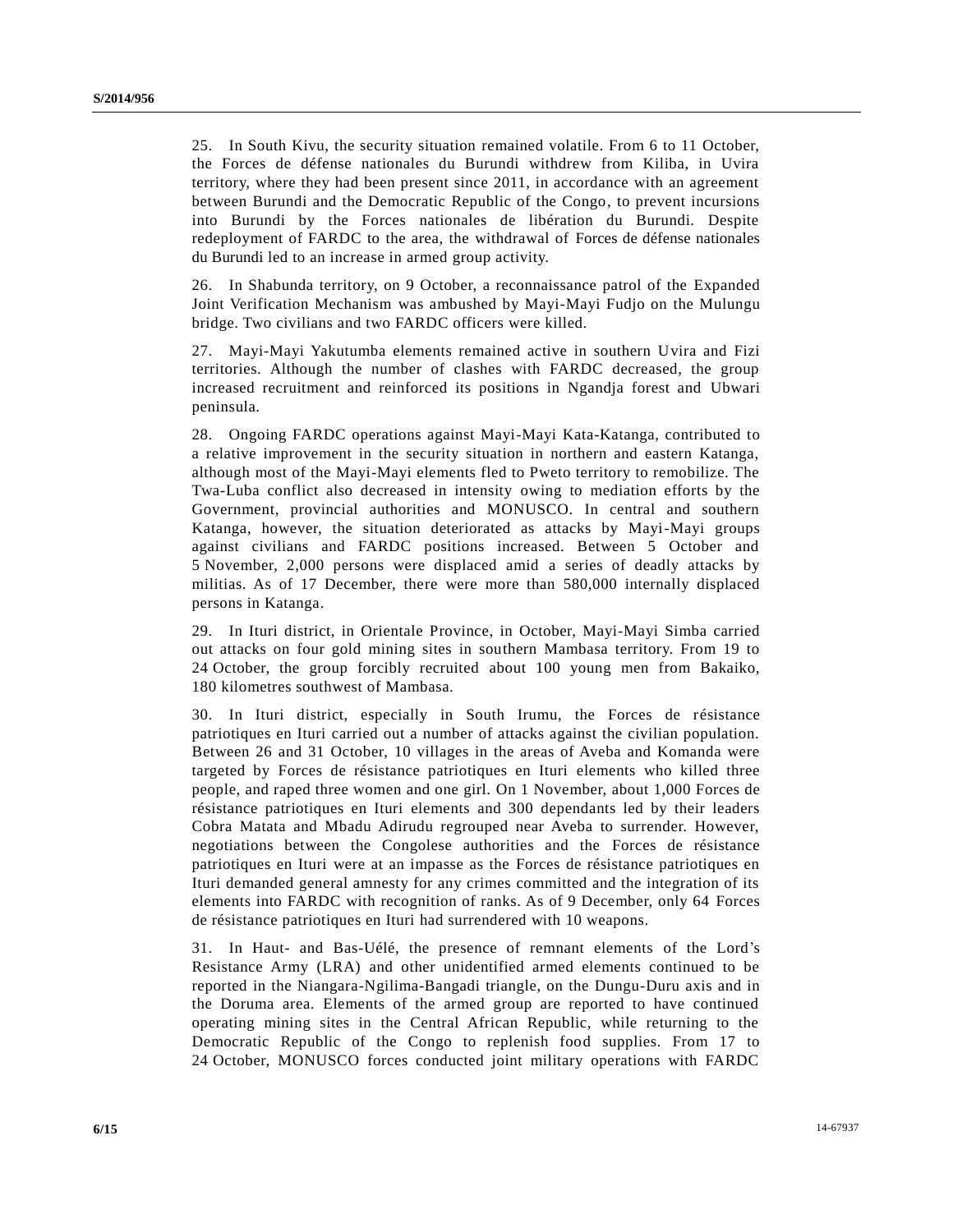and the African Union Regional Task Force, supported by the United States Africa Command in the areas of Duru, Faradje, Kpaika and the Garamba National Park. In mid-October, MONUSCO established two Mobile Operational Bases in Kiliwa. No further reports of attacks attributed to suspected LRA elements were subsequently reported in the area.

### **Protection of civilians and neutralization of armed groups**

32. MONUSCO supported FARDC through joint planning, situational awareness, logistics and fire support in operations against ADF, the Alliance des patriotes pour un Congo libre et souverain, NDC/Cheka and LRA. Joint plans with FARDC were prepared in anticipation of military operations against FDLR, should the armed group fail to disarm by the 2 January 2015 deadline.

33. During the reporting period, 472 early warning alerts were received by over 50 local protection committees in five provinces. The MONUSCO Force responded in 13 per cent of the cases; 42 per cent of the alerts were conveyed to Congolese security forces and 37 per cent to local civilian authorities. In the remaining 8 per cent of cases, there was no action taken as the alerts were either false or received after the incidents. In approximately 20 per cent of all the alerts received, violations against civilians were halted, while the perpetrators were either arrested or deterred.

## **Safety and security of United Nations personnel within the context of operations of MONUSCO**

34. While country-wide MONUSCO operations against armed groups did not result in any discernible increase in threats to United Nations personnel. In the Beni area, the increasingly complex and volatile security situation had implications for the safety and security of United Nations personnel. Attacks by ADF against the civilian population stirred a strong anti-MONUSCO sentiment. Compounded by political manipulation, the anti-MONUSCO sentiment led to a number of violent demonstrations and attacks against the Mission on 22 and 29 October and on 11 November in the Beni area. Investigations are ongoing to ascertain the circumstances surrounding the death of civilians during these violent demonstrations. On 19 November, a MONUSCO convoy was ambushed on the Beni-Mavivi road by unidentified assailants. Also, on 8 December, a mob was throwing stones in Oicha so that a MONUSCO helicopter on its way to evacuate two Congolese children who had been critically injured in an attack by suspected ADF elements was prevented from landing.

## **Disarmament, demobilization and reintegration/disarmament, demobilization, repatriation, resettlement and reintegration**

35. As of 17 December, 144 members of Congolese armed groups and 60 members of foreign armed groups participated in the MONUSCO disarmament, demobilization, repatriation, resettlement and reintegration programme. Of these, 124 were combatants, including 52 from FDLR, while 54 were children associated with armed groups and 26 were dependants. A further 29 FDLR members, including 1 child associated with the armed group and 19 dependants, were repatriated.

36. MONUSCO continued to provide logistic and political support to the FDLR voluntary disarmament process, including through provision of special flights, as well as food, water, medicines and additional goods and services.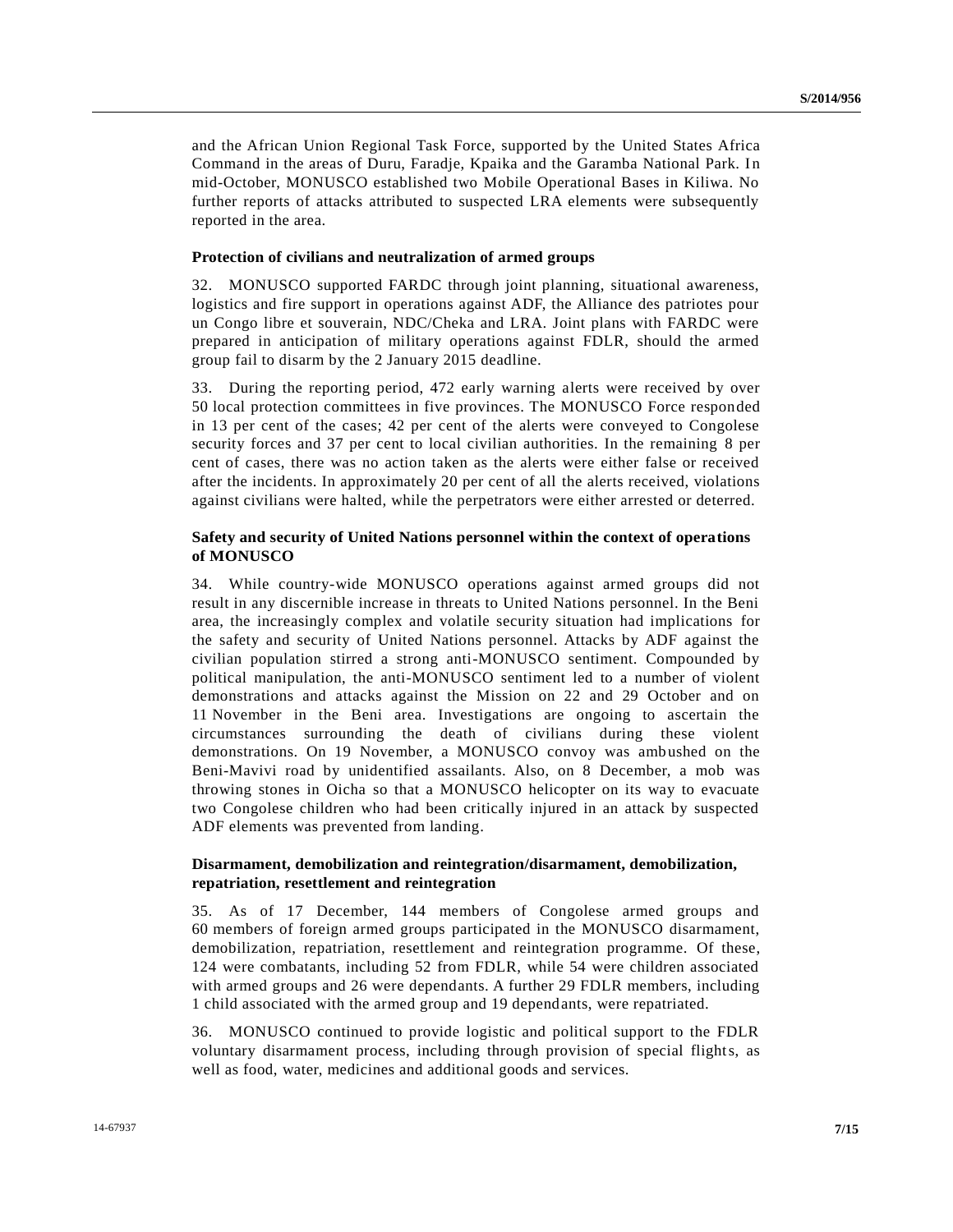37. On 1 October, Human Rights Watch released a report denouncing the death of over 100 demobilized combatants and their dependants from starvation and disease in a pre-disarmament demobilization and reintegration camp established by the Government in Kotakoli, Equateur Province. Minister Mende acknowledged deaths at the camp but denied any negligence by the Government. MONUSCO offered to provide food rations on an emergency basis. The Peacebuilding Fund also provided \$517,000 to fund emergency support under the third national disarmament, demobilization and reintegration plan, especially with regard to the provision of food and shelter. Discussions are ongoing with the Government regarding the closure of the Kotakoli pre-disarmament, demobilization and reintegration camp and improvement of living conditions in other pre-disarmament, demobilization and reintegration camps identified for the third national disarmament, demobilization and reintegration plan.

38. Of the \$85 million budgeted for the third national disarmament, demobilization and reintegration plan, the Government pledged \$10 million, while MONUSCO indicated its readiness to contribute \$8 million for the reinsertion phase. The World Bank and other donors pledged \$35 million for the reintegration phase. The Government indicated that it could commit only the first tranche of \$2.4 million of the initially pledged amount. However, to date there has been no disbursement of funds from the Government, which is jeopardizing the disbursement of other donors' contributions.

## **Support for the disposal of explosive ordnance**

39. During the reporting period, the United Nations Mine Action Service conducted clearance activities in support of the protection of civilians in Masisi, Nyiragongo and Rutshuru territories in North Kivu, by destroying 152 items of explosive remnants of war and 140 rounds of small arms ammunition. In support of the disarmament, demobilization and reintegration programme, the United Nations Mine Action Service also destroyed 7 explosive remnants of war, 602 weapons and 10,725 rounds of small arms ammunition. Furthermore, the United Nations Mine Action Service continued to support the disarmament, demobilization, repatriation, resettlement and reintegration programme by strengthening national capacities in weapons and ammunition management and physical security and stockpile management. As requested by MONUSCO, the United Nations Mine Action Service responded to three explosive ordnance disposal tasks and conducted bulk demolitions of 145,717 obsolete ordnance stocks from some troop-contributing countries.

## **Monitoring the implementation of the arms embargo**

40. FARDC, supported by MONUSCO, did not discover any new M23-associated arms caches during the reporting period. However, 35 automatic weapons and 1,590 rounds of 7.62 millimetre ammunition were recovered following the surrender of some elements of Mayi-Mayi Raia Mutomboki in South Kivu and the Forces de résistance patriotiques en Ituri in Ituri district. Additionally, North Kivu provincial authorities launched a series of arms control initiatives, including the Masisi sans armes initiative, to address the question of illegal weapons and criminal networks in Masisi territory and Goma. This initiative resulted in the discovery of an arms cache of Mayi-Mayi Kifuafua on 11 December; FARDC reported 46 automatic weapons, 1 precision-guided munition and 1 60-millimetre mortar. The majority of weapons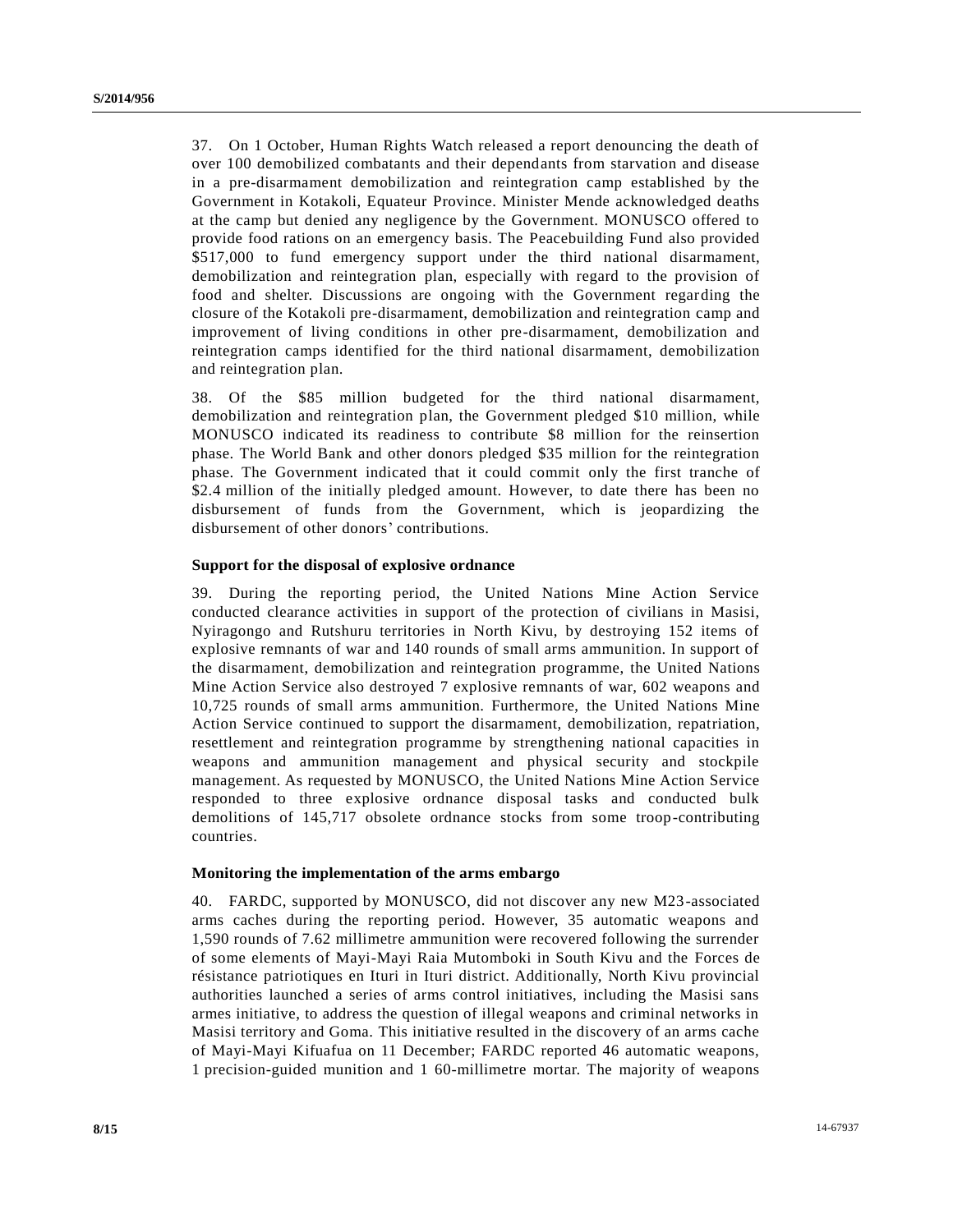used by armed groups in the Democratic Republic of the Congo were reportedly acquired from within the country, and from weapons trafficking across the border from Burundi, the United Republic of Tanzania and Uganda. Information related to the identification of arms and ammunition recovered was systematically shared with the Group of Experts on the Democratic Republic of the Congo for traceability purposes. Furthermore, from 20 to 30 October, the United Nations Mine Action Service trained 12 members of FARDC in arms cache search techniques.

#### **Regional developments**

41. The FDLR disarmament process remained stalled. Within the context of the midterm review of the FDLR disarmament process, on 5 October, in Lusamambo, North Kivu, a joint delegation comprising representatives of the African Union, the Government, the International Conference on the Great Lakes Region, MONUSCO, the Office of the Secretary-General's Special Envoy for the Great Lakes Region and the Southern African Development Community (SADC) met the Vice President of the Forces démocratiques pour la libération du Rwanda, Victor Byiringiro. The delegation urged the Forces démocratiques pour la libération du Rwanda to comply with the timeline for complete and unconditional disarmament set by the 2 July joint International Conference on the Great Lakes Region-SADC ministerial meeting or face military action. Victor Byiringiro reiterated that further progress on the disarmament of the Forces démocratiques pour la libération du Rwanda would be contingent on political dialogue with Rwanda.

42. On 8 October, in Geneva, the team of Special Envoys, including my Special Representative and my Special Envoy for the Great Lakes Region met with the United Nations High Commissioner for Refugees, Antonio Guterres, to explore ways to resolve the issue of Rwandan Hutu refugees in eastern Democratic Republic of the Congo, and regional and international efforts to address the threat posed by the Forces démocratiques pour la libération du Rwanda.

43. A joint International Conference on the Great Lakes Region-SADC ministerial meeting took place on 20 October in Luanda, Angola. The final communiqué recognized the lack of progress in the Forces démocratiques pour la libération du Rwanda disarmament process, reiterated that military action would take place if the Forces démocratiques pour la libération du Rwanda did not comply with the six-month timeline and called on the Government of the Democratic Republic of the Congo and MONUSCO to create enabling conditions for the disarmament process. Also, on 1 December, in Addis Ababa, a meeting of the guarantors of the Peace, Security and Cooperation Framework noted with disappointment the slow pace in the disarmament of the Forces démocratiques pour la libération du Rwanda and stressed that the 2 January 2015 deadline was binding and non-negotiable.

44. On 3 November, Victor Byiringiro, sent a letter to President Kabila, the International Conference on the Great Lakes Region, MONUSCO and SADC in which he reaffirmed the willingness of FDLR to continue its disarmament process and called for a joint Government-SADC-MONUSCO-FDLR team to conduct an assessment visit to the transit camp in Kisangani. On 15 November, representatives of the Government, the FDLR, the International Conference on the Great Lakes Region, MONUSCO and SADC jointly assessed conditions in the transit camp in Kisangani, in Orientale Province, and unanimously concluded that they were generally acceptable. Between 27 November and 12 December, 820 FDLR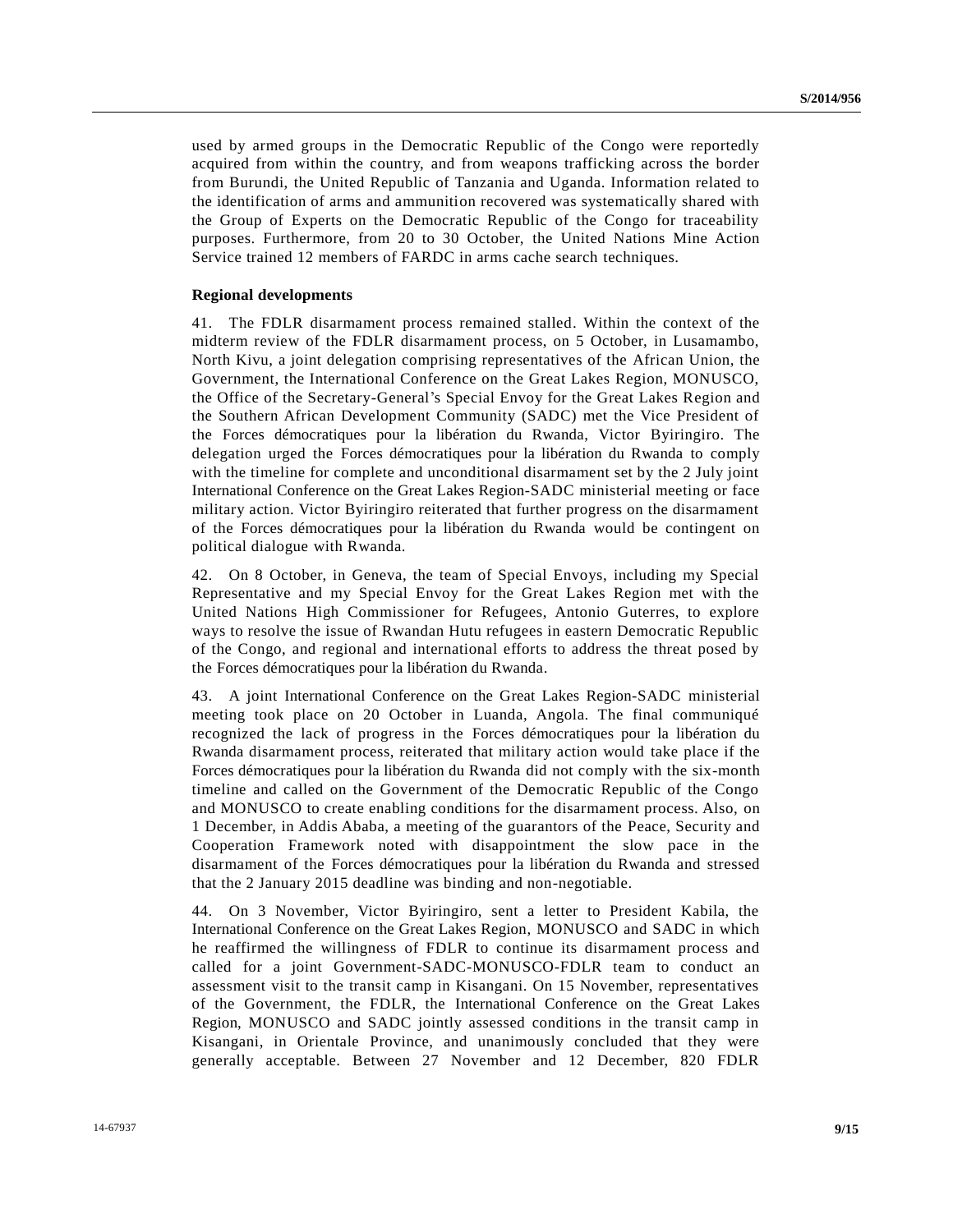elements, including 190 ex-combatants were transferred on a voluntary basis from the assembly camps in Kanyabayonga, North Kivu and in Walungu, South Kivu to the Kisangani transit camp. One ex-combatant and one dependant returned voluntarily, as part of the disarmament, demobilization, repatriation, resettlement and reintegration programme, to Rwanda instead of moving to Kisangani.

45. During the reporting period, the Coordinator of the National Oversight Mechanism initiated an exchange of letters with the International Conference on the Great Lakes Region and the ex-M23 regarding the implementation of the Nairobi Declarations. The exchange covered modalities for the repatriation of eligible ex-M23 elements from Rwanda and Uganda; clarification about the status of those benefiting from the amnesty law; and arrangements for meetings to review progress on the implementation of the Nairobi Declarations.

46. On 1 October, ex-M23 representatives met with the International Conference on the Great Lakes Region and the Government of Uganda to discuss, inter alia, the implementation of the amnesty law and the continued presence of ex-M23 elements in Uganda. Given the continued undefined status of these elements on its territory, Uganda gave a three-month deadline to complete their repatriation, failing which they could apply for refugee status.

47. On 7 November, in Kinshasa, the National Oversight Mechanism convened the second evaluation meeting to review implementation of the Nairobi Declarations to discuss progress on its road map, including the granting of amnesty to 559 ex-M23 elements, and its intention to conclude the repatriation of ex-M23 elements from Rwanda and Uganda by the end of December. René Abandi, the Coordinator of the ex-M23, declined to participate in spite of security assurances provided by the Government and MONUSCO. This was his second such refusal to take part in evaluation meetings convened by the Government. On the same date, in Kampala, Uganda, Bertrand Bisimwa, leader of the ex-M23, warned of the possibility of renewed conflict owing to the armed group's frustration at the slow progress in the implementation of the Nairobi Declarations.

48. From 5 to 10 December, a Government delegation travelled to Kampala to develop a plan of action with Uganda authorities for the repatriation of ex-M23 combatants, armaments and vehicles. The two Governments undertook visits and inspections in Kampala, Bihanga and Kisoro. On 16 December, a first group of 120 former M23 elements were repatriated from Uganda to the Democratic Republic of the Congo. Some 1,000 ex-M23 elements reportedly refused to be repatriated on 16 December and fled their cantonment camp in Bihanga, from where they reportedly moved towards Rwamwanja refugee camp.

49. In other developments, the Democratic Republic of the Congo concluded bilateral agreements with some countries in the region with a view to strengthening economic integration and regional relations. Following a high-level meeting held on 19 September between President Kabila and President Denis Sassou-Nguesso of the Republic of the Congo, a joint commission decided on 25 September to cancel the requirement for an entry visa for Congolese citizens travelling to the Republic of the Congo and vice versa. The entry visa requirement was introduced in the aftermath of expulsions of Congolese citizens from Brazzaville, Republic of the Congo, earlier this year. On 22 October, in Kinshasa, the Parliament passed the bill ratifying the treaty signed by the Democratic Republic of the Congo and South Africa on the building of the Grand Inga dam.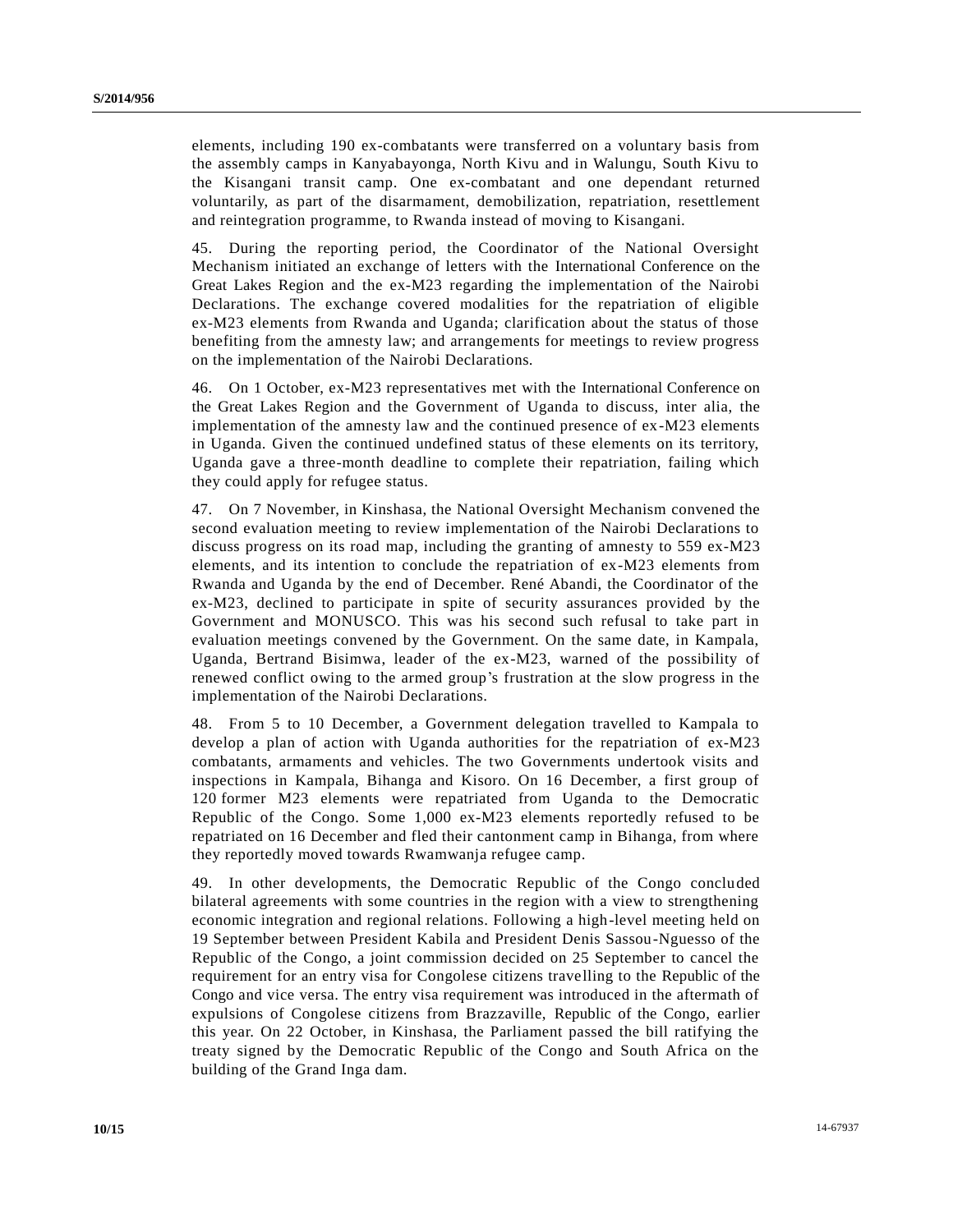## **III. Progress on implementation of national commitments under the Peace, Security and Cooperation Framework for the Democratic Republic of the Congo and the region**

### **Security sector reform**

50. In the absence of progress towards the development by the Government of a comprehensive national security sector reform strategy, the reorganization of the leadership structure of FARDC in October and of the Presidential Guard on 16 November was welcomed as a positive step that could facilitate the improvement of the management and performance of the defence sector. MONUSCO pursued consultations with the Government and key partners to develop a concrete proposal to support the establishment of an accountable and efficient rapid reaction force, as an entry point for broader defence sector reform.

51. The reform of the police progressed at a slow pace, owing mainly to the lack of allocation of adequate financial resources by the Government. Nevertheless, MONUSCO continued coordination efforts in support of police reform. With the support of the United Nations Development Programme (UNDP), MONUSCO conducted two training programmes for the Congolese National Police during the reporting period. The Mission trained 60 judicial police officers in Ituri district, North Kivu and South Kivu on how to address sexual and gender-based violence and also provided training on community policing to 245 Congolese National Police officers in Bunia and Kisangani, in Orientale Province.

### **Consolidation of State authority and stabilization**

52. In early October, the Minister of Planning and the Governors of North Kivu, Orientale Province and South Kivu validated the choice of 13 priority zones for intervention within the framework of the revised International Security and Stabilization Support Strategy. To articulate a common government-international partners' vision and provide a programmatic framework for the Support Strategy, conflict analyses and needs assessments were carried out in the priority zones. In November, national and provincial representatives of the Government Strategy for the Reconstruction of Areas Emerging from Conflict, with the support of MONUSCO and the United Nations country team, initiated the development of provincial stabilization strategies and action plans for North Kivu, Orientale Province and South Kivu. On 1 December, the Governor of South Kivu committed to ensuring payment of salaries for adequate levels of staffing to ensure service delivery to the population in the areas of implementation of the projects. Also on 1 December, the Government, supported by the United Nations, including the Peacebuilding Fund, launched two Support Strategy projects in Kalehe, South Kivu and Mambasa, Orientale Province. These projects address conflict transformation, restoration of State authority and economic recovery.

53. MONUSCO established three additional islands of stability in eastern Democratic Republic of the Congo, bringing the total to nine islands of stability across Katanga, North Kivu, Orientale Province and South Kivu. In these areas, the Mission is engaging with conflict-affected populations and government officials responsible for security, justice and civil administration to identify initiatives that will support the restoration of State authority. As of 17 December, 24 quick-impact projects amounting to \$1.1 million were approved, with a further 25 projects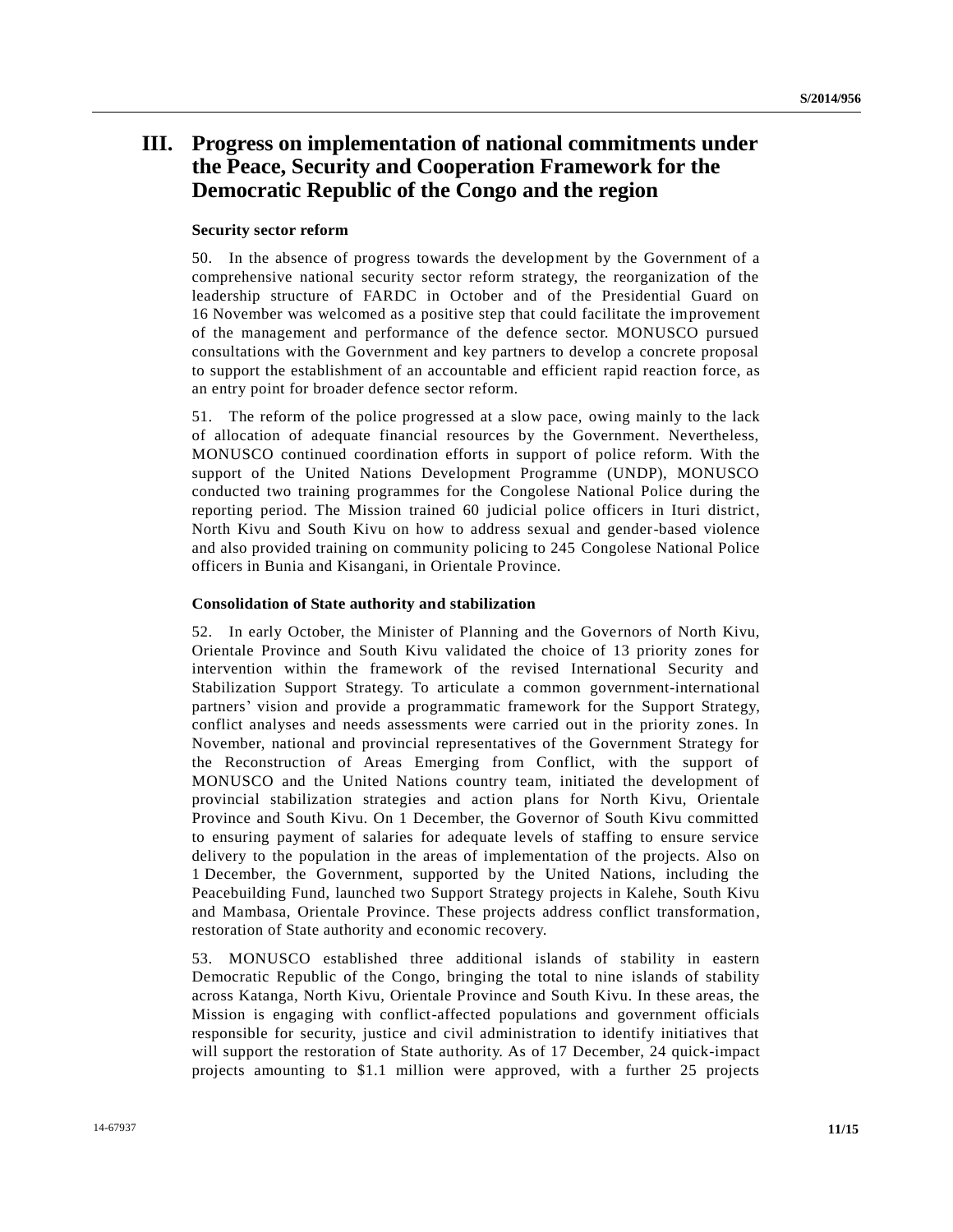amounting to \$1.4 million, under development, to support the islands of stability. Efforts are under way to link these initiatives to International Security and Stabilization Support Strategy projects.

### **Justice and corrections institutions**

54. MONUSCO prosecution support cells assisted military justice authorities in conducting investigations and convening mobile courts in at least 12 remote locations. Cases involved members of FARDC, the Congolese National Police and armed groups, alleged to have perpetrated war crimes and other serious crimes, including murder and rape. During the reporting period, the prosecution support cells assisted in five investigative missions and supported five mobile court hearings concerning 88 cases, in which 30 decisions have been handed down, with 20 convictions, 4 acquittals and 6 cases referred back for further investigation.

55. Despite MONUSCO support to the management of the prison system, including the rehabilitation of prisons, the separation of men and women in prisons, prison security and the training of prison staff, the conditions in prisons across the country remained deplorable because of the lack of a strong commitment and allocation of adequate resources for the prison sector by the Government. Nevertheless, MONUSCO continued to advocate with the Government for greater national ownership of the prison sector and initiated an agreement with the national authorities to establish a steering committee to review the prison reform plan, develop a national strategy on justice and corrections, a road map for the corrections sector, and a training curriculum for prison officers by June 2015. The lack of a national vision and strategy in the areas of justice and corrections, including the delay in the endorsement of projects under the joint justice support programme, made it difficult to sustain the impact of the support provided by MONUSCO in these areas.

## **Decentralization**

56. On 26 September, in Kinshasa, the Government submitted to the National Assembly the draft law establishing the Caisse nationale de péréquation, which seeks to redistribute revenues and investments among all the provinces. The constitutional provision envisaging that the provinces will receive 40 per cent of the resources generated by them, has yet to be fully implemented. On 1 October, in Katanga, the President of the Provincial Assembly urged the Government to transfer to the provincial government 40 per cent of the estimated \$830 million in taxes and related revenues collected from the province during the first half of the year.

#### **Structural reforms of Government institutions, including financial reforms**

57. Efforts to move forward on structural reforms stalled, owing partly to delays in forming the Government of "national cohesion". The loan programme of IMF amounting to \$532 million and technical assistance on structural reforms remained suspended owing to the lack of transparency in the mining sector. There was some progress in the transformation of the Supreme Court of Justice into three separate courts (Constitutional Court, Conseil d'Etat and Cour de Cassation) as provided for by article 223 of the Constitution, with the appointment by President Kabila on 19 November of the high magistrates of the Office of the Prosecutor General of the Constitutional Court.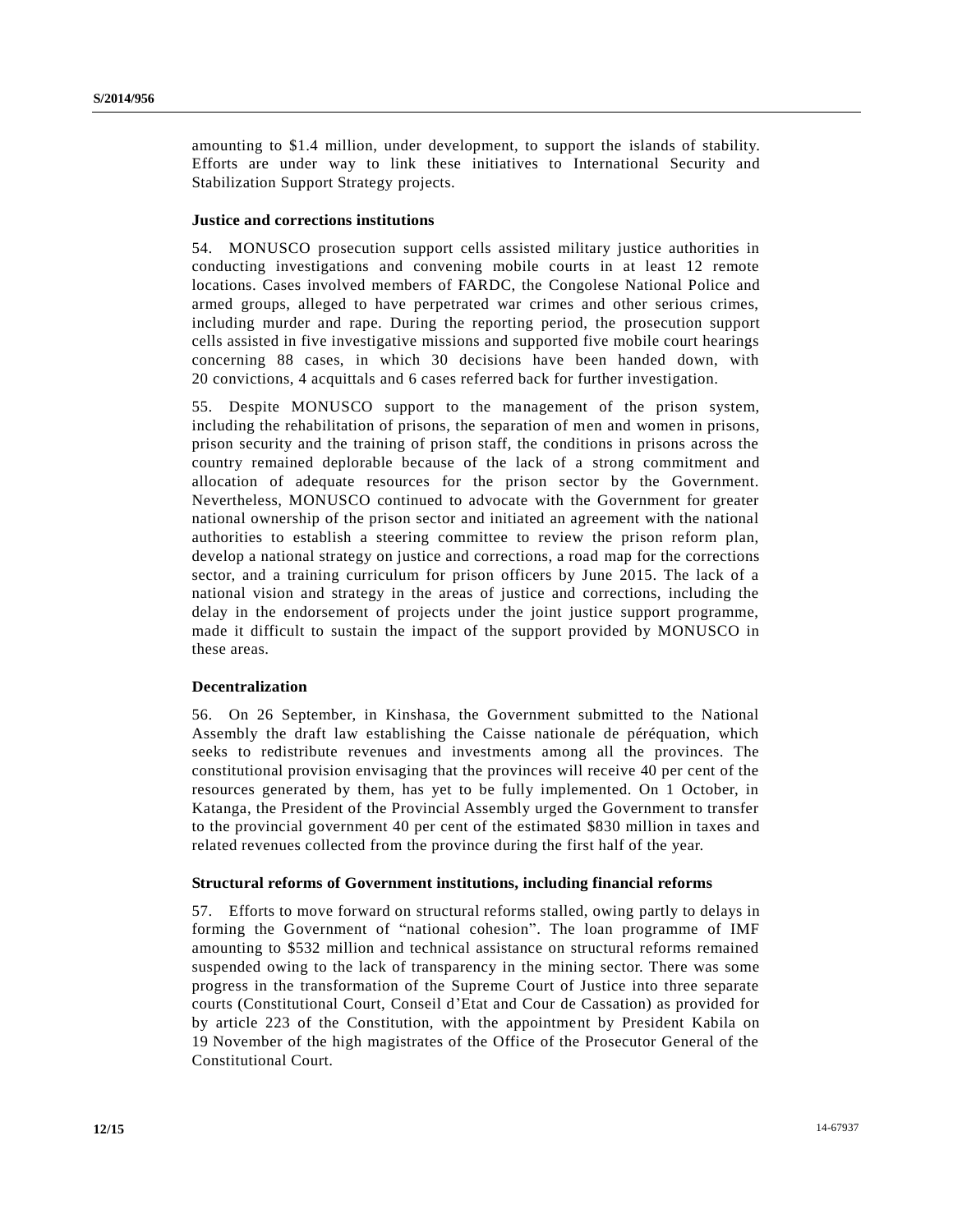## **Extraction and trade of natural resources**

58. From 3 to 5 November, in Kinshasa, the 8th Forum on Responsible Supply Chain of Minerals was held, with the participation of the International Conference on the Great Lakes Region, the Organisation for Economic Cooperation and Development (OECD), MONUSCO and the United Nations Group of Experts on the Democratic Republic of the Congo. The Forum sought to support and coordinate implementation of OECD Guidelines on Due Diligence and the United States Dodd-Frank Act to ensure that minerals extracted and exported from conflict-affected zones are certified as conflict-free. The Mission continued to provide logistic and security support to the joint validation team, which cleared 30 new mining sites as conflict-free since October. On 5 December, the Minister of Justice, supported by MONUSCO, signed a memorandum of understanding with a second company to accelerate the validation of mining sites.

## **IV. Mission reconfiguration and transfer of responsibilities**

59. MONUSCO and the United Nations country team conducted an in-depth analysis of the status of the transfer of responsibilities. The assessment confirmed that in most cases the assumption of additional responsibilities by the United Nations country team was hampered by the lack of adequate funding. Recommendations included further defining respective roles in relation to: justice and corrections reform and support to rule of law institutional capacity-building; children affected by armed conflict; coordinating the national strategy on sexual and gender-based violence; the extraction and trade of natural resources; and electoral assistance.

60. MONUSCO and the United Nations country team agreed to develop a joint strategic plan based on a revised United Nations Development Assistance Framework (UNDAF) for 2013-2017. The revised UNDAF, incorporating MONUSCO priorities, will be developed in cooperation with Government counterparts and aligned with relevant Government plans. The aim is to ensure adequate planning and resource mobilization for the repositioning of the United Nations integrated presence in the Democratic Republic of the Congo in the next three years as part of a wider exit strategy.

## **V. Observations**

61. I welcome the appointment of the long-awaited new Government and the inclusion of some members of the political opposition. I call on the Government to assume its protection of civilians and governance responsibilities and implement the national commitments under the Peace, Security and Cooperation Framework, while accelerating structural reforms. I urge the authorities to accelerate the adoption of a budget for the electoral process and to publish a global electoral calendar. I also call on the national authorities to address uncertainties surrounding the elections, which risk undermining the confidence of national and international stakeholders in the country's political trajectory and its future stability.

62. I am concerned about reports of human rights violations committed against members of the political opposition and some individuals who are critical of the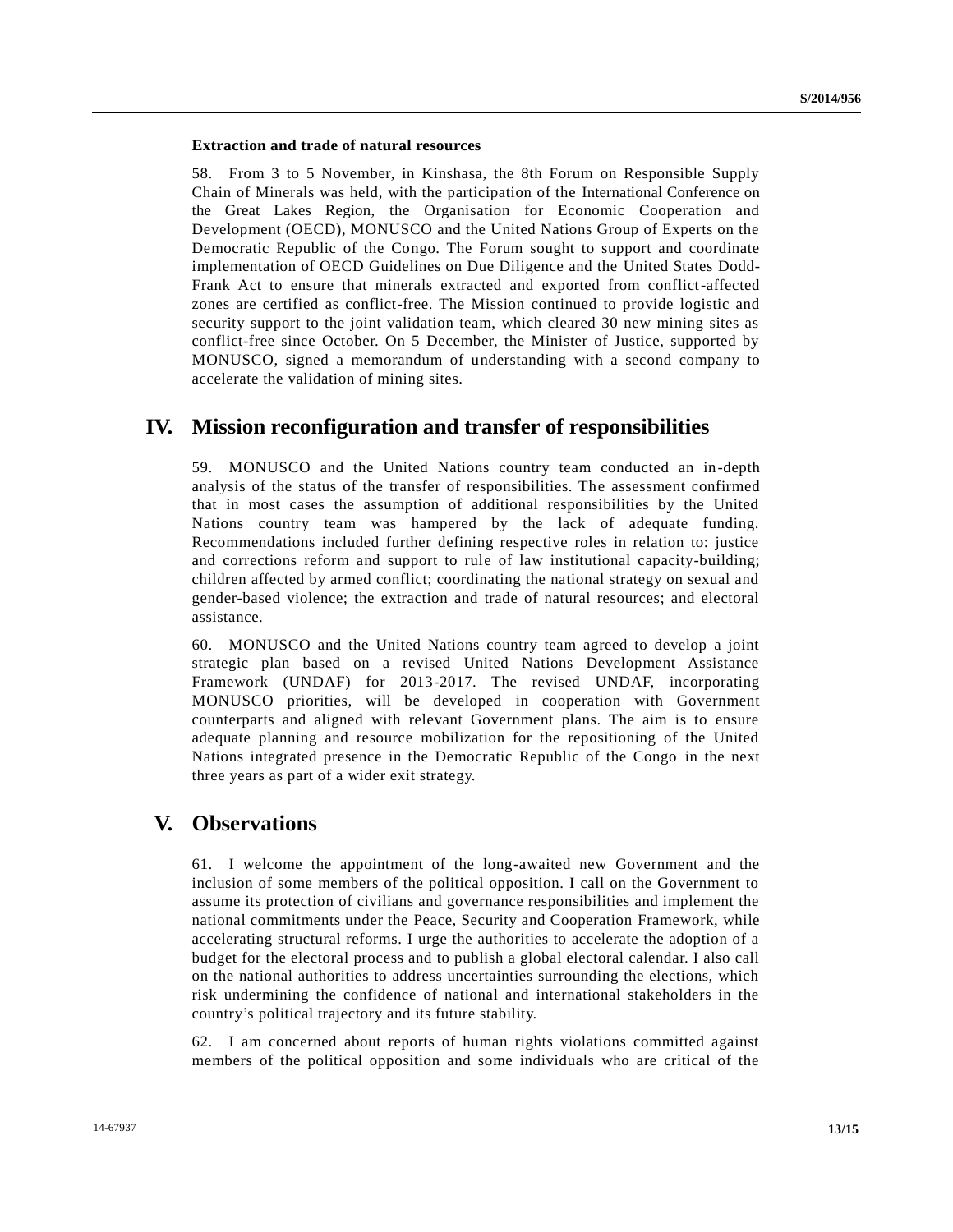Congolese authorities. Freedom of speech and the right of association and peaceful assembly are essential to a vibrant political life and to the democratic process. I reiterate my condemnation of the Government's decision to expel the Director of the United Nations Joint Human Rights Office following the publication of the report on human rights violations committed by agents of the Congolese National Police during "Operation Likofi". Respect for human rights and the fight against impunity are absolutely essential for long-term peace and stability. MONUSCO and the United Nations Joint Human Rights Office will continue to implement the Security Council mandate to promote human rights in the Democratic Republic of the Congo.

63. Although FARDC has made important gains, at a heavy cost, in their operations against ADF since January, I am appalled by the resurgence of horrific attacks by ADF and affiliated elements, which have resulted in the deaths of hundreds of defenceless civilians. I support the increasing cooperation between FARDC and the MONUSCO Force. A more mobile, flexible and robust posture by MONUSCO should further increase the response to such asymmetric attacks. These incidents, while they may reflect a change in tactics by an armed group under pressure, have complex roots, connected to local political rivalries and, notably, to illegal economic activities. It is critical that the Government address the complicity between the extensive networks behind these brutal attacks and some within the ranks of the country's own security forces.

64. The ongoing conflicts not just in Beni but throughout the East have security, economic and political dimensions that cannot be addressed through military action alone. To break the illicit networks that perpetuate conflict, it is essential that all stakeholders — national, regional and international — are genuinely committed to shifting from the mindset of a war economy to peacetime economic activities. Private investment is critical to long-term stability in the eastern part of Democratic Republic of the Congo. However, while the illicit economy dominates, real gains in livelihoods and standards of living will remain elusive.

65. I call on the Democratic Republic of the Congo and its neighbours to work closely, including through bilateral agreements, International Conference on the Great Lakes Region protocols and the Peace, Security and Cooperation Framework, to strengthen border security and arrest and prosecute those involved in cross-border trafficking of Congolese natural resources. I further call on regional and international partners to tighten the regulations by which economic actors in their countries engage in illicit exploitation of natural resources in the Democratic Republic of the Congo.

66. The Mission's islands of stability initiatives in recently liberated areas, such as Rutshuru in North Kivu, and in areas where they can reduce community violence or encourage disarmament, as in Sange and Shabunda in South Kivu, illustrate how peacekeepers can contribute to early stabilization by fostering the restoration of State authority and community dialogue. The United Nations family should advance broader, long-term stabilization objectives under the UNDAF, and renew efforts to work with the Government and partners under the Government Strategy for the Reconstruction of Areas Emerging from Conflict framework.

67. Despite impressive gains in stabilizing some areas, I remain increasingly concerned about the humanitarian situation, particularly in Katanga Province. It is imperative that the Mayi-Mayi Kata-Katanga rebellion and the Twa-Luaba conflict